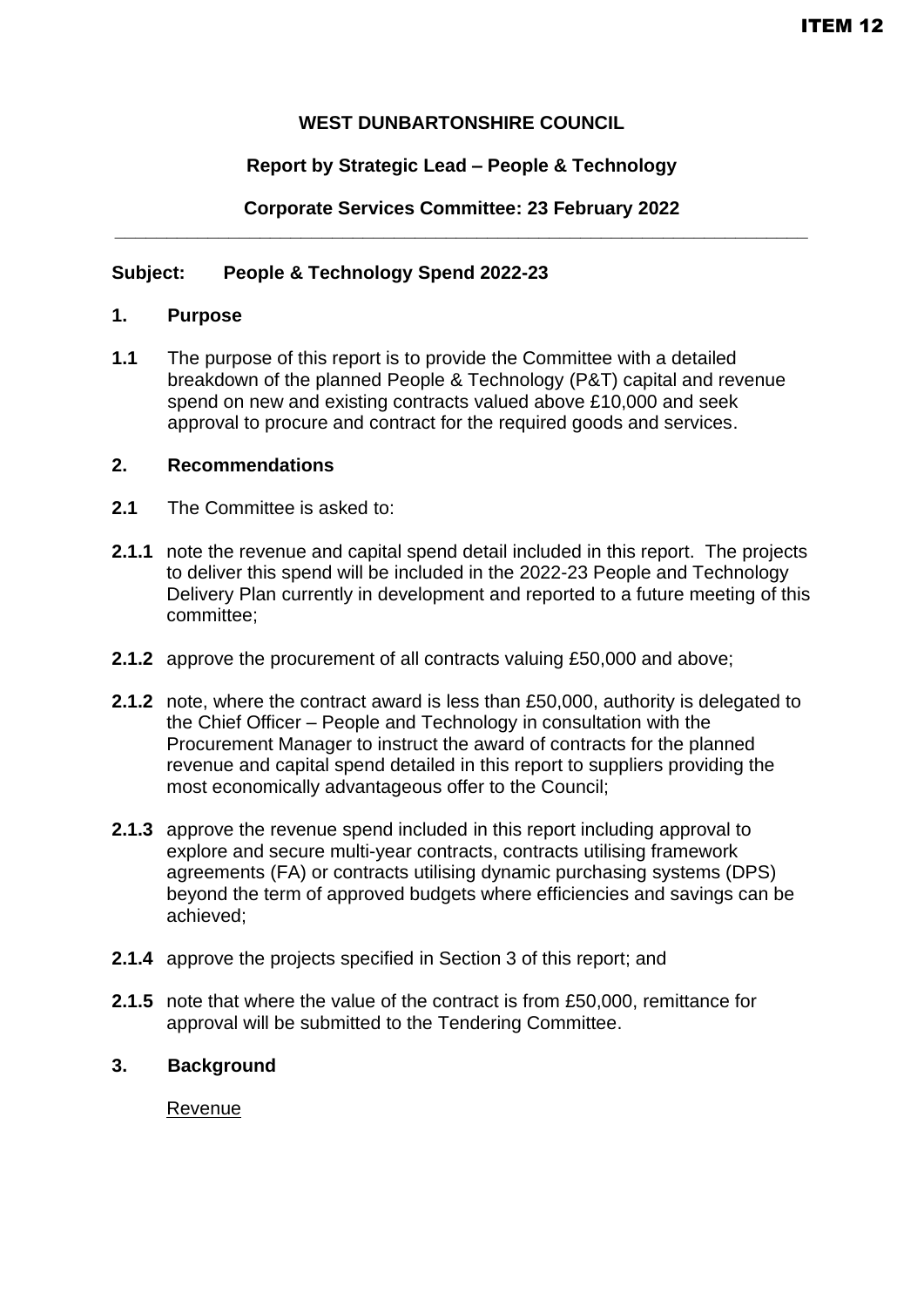- **3.1** The Council has an annual P&T revenue spend of approximately £1,900,000 covering a range of goods and services for example corporate and service applications, telephony lines and licenses, network connectivity (wide area network, local area network, wireless network), as well as security and application licenses. The detail included in Appendix 1 of this report lists estimated spend over £10,000 per managed system.
- **3.2** The ICT team is continuing to work with the Corporate Procurement Unit (CPU) to refine the contract strategies. The breakdown includes:
- **3.2.1** Corporate line of business applications for the management of processes such as Finance, Housing, Performance and Purchasing. Although the annual maintenance budget for these systems sits with the ICT team, the responsibility for the systems and associated contracting lies with the system owners within the service areas. The system owners are responsible for granting system access and permissions, data management and security compliance, coordinating upgrades, verifying license and budget requirements and ensuring the systems continue to meet service needs;
- **3.2.2** Infrastructure hardware commodity includes servers, switches, wireless access points, security infrastructure, cabling, cisco phone infrastructure, storage and multi-function printers and scanners;
- **3.2.3** Education curriculum software commodity is the responsibility of Education, Learning & Attainment with support from the ICT team. The software may be subject, sector or establishment based;
- **3.2.4** The end user hardware commodity includes all PCs, thin clients, laptops, mobile phones (MOB) and Chromebooks across the Council;
- **3.2.5** The Corporate licenses commodity includes products such as Adobe and Microsoft, security technologies for scanning, protection and encryption, as well as device, application and policy management technologies. The technology is managed by the ICT team on behalf of the Council however licenses can also be purchased by service areas; and
- **3.2.6** Network commodity includes telephony, CCTV and network lines. Responsibility for this commodity is dispersed across Council services.
- **3.3** As outlined above, the budget and contracting responsibility for commodities such as curriculum software, telephony, CCTV and end user device purchasing is service led.
- **3.4** While many of the annual maintenance and license payments and arrangements have been in place for several years, the category management approach to procurement continues to provide the opportunity to examine spend to deliver improved and/or collaborative approaches. The aim is to secure better contracts, and deliver cashable and non-cashable benefits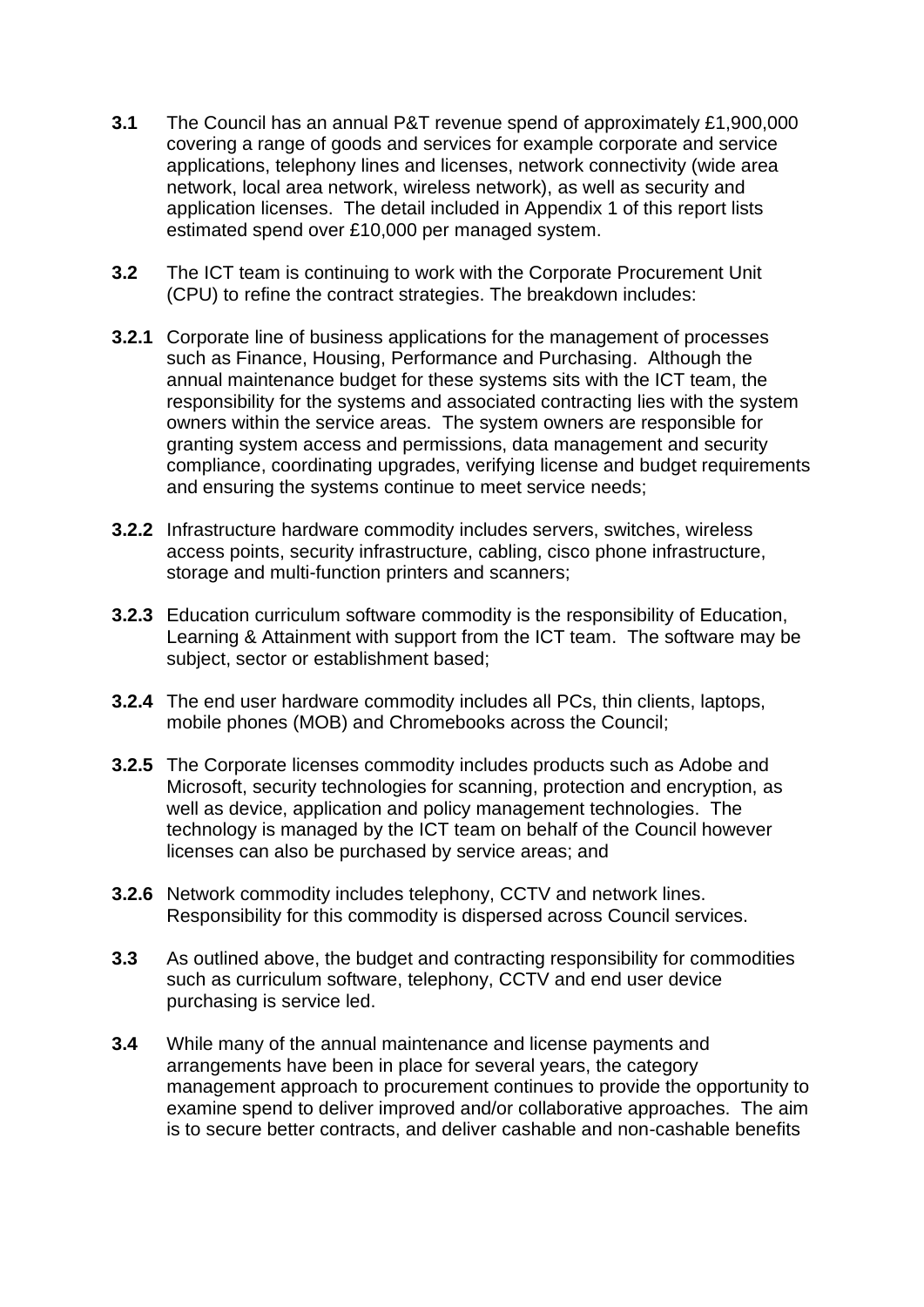as well as improved supplier management practices and monitoring.

- **3.5** The Multi-Function Device (MFD) contract expired in Q1 2021-22. The contract was extended last year and will require a further temporary extension for 2022-23 (or part thereof) as the replacement national framework agreement is not yet available due to COVID-19 pandemic. This extension is also providing an opportunity to review print and scanning requirements for remote based employees compared to on premise employees and service delivery as these differ considerably. The aim will be to ensure any new MFD contract is based on the new business requirement. Discussions with CPU continue with a view to extending the lease on specific devices by calling off against the current Scottish Government Office Equipment FA, rationalising the device lease end dates within the current MFD contract.
- **3.6** The issue highlighted at 3.5 is likely to arise for other ICT contracts. An assessment will be made on a per contract basis to consider the business impact of changing technology during the pandemic. As an example, the current Local Area Network (LAN) maintenance contracts have different end dates and we aim to consolidate these during 2021-2023. The datacentre Uninterrupted Power Supply (UPS) contract may need extended as an interim measure.
- **3.7** Disposal of Obsolete Equipment WDC currently have an out of contract arrangement where the supplier collects and disposes WDC equipment in line with The Waste Electrical and Electronic Equipment Regulations (WEEE) free of charge. ICT will explore solutions for a replacement arrangement with aim of securing income for WDC from equipment disposals.
- **3.8** Some technical changes have recently been investigated and /or solutions implemented under the scheme of delegation and the projects listed below will continue to next stage during 2022-23. Where possible Capital funding will be utilised but it is anticipated the requirements listed below will be purchased as cloud services and therefore require additional revenue funding which will be captured during the procurement stages.
- **3.8.1** Security Operation Centre (SOC). WDC are working in collaboration with National Digital Office with the option to take part in a joint procurement for a 24/7/365SOC.
- **3.8.2** Remote access Redesign Due to new ways of working and increased, sustained remote access, we require to review our remote access design to ensure it remains fit for purpose and meets our requirements moving forward.
- **3.8.3** Remote Control of devices Due to the COVID-19 pandemic a large number of WDC users now homework. ICT has reviewed and are now implementing a solution to enhance the support being provided to users to reduce the need for on site device appointments, reduce disruption window users face whilst ensuring and enhancing security. This will continue to be reviewed and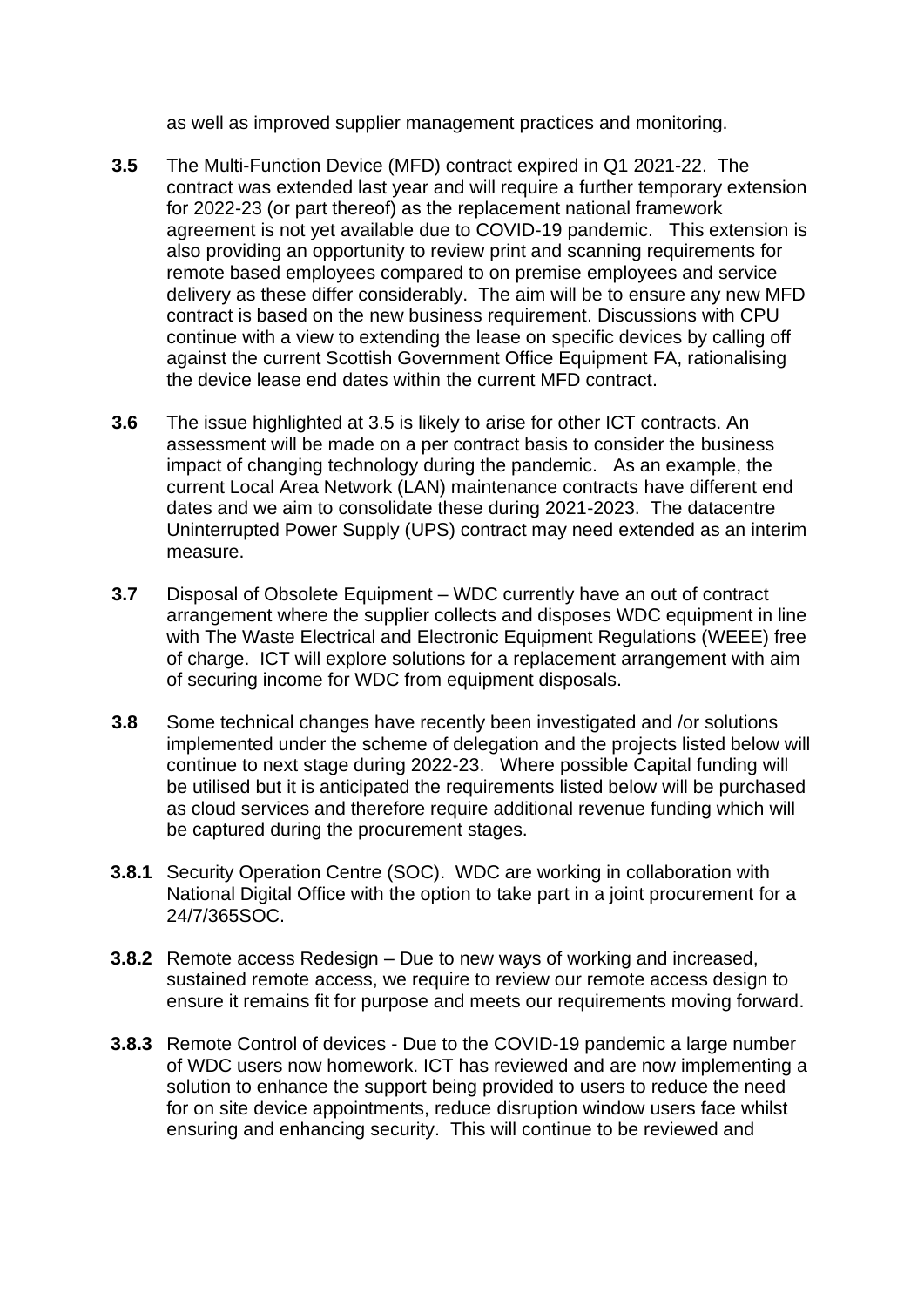actioned in line with office returns for longer term support requirements.

- **3.8.4** Vulnerability management it was recognised that as a direct result of the COVID-19 pandemic and subsequent new ways of working that a review of our existing approach to vulnerability management was required. This has commenced with interim technology implemented and will continue during 2022/23 to ensure our processes and technology address both on premise and off network remote devices.
- **3.8.5** Backups An investigation has taken place to examine using existing on premise solutions to backup mailboxes that transition to the Microsoft 365 platform versus the requirement for a cloud based solution to provide backup and restoration services for migrated mailboxes. WDC are developing a PIN notice with a view to engaging the marketplace via the procurement portal.

# **Capital**

- **3.9** WDC utilises the Scottish Wide Area Network (SWAN) Framework agreement for several infrastructure components. The agreement expires in 2023 and includes a 3 year extension option to 2026. The NHS are the lead for the SWAN Framework and have established a project team to procure the replacement contract with a view to transitioning from 2023. The procurement is expected to take 24 to 36 months. WDC as a SWAN member are contributing to the project i.e. procurement approach, procurement cost assessment, project governance, specification, evaluation etc. The procurement stage incurs a cost for all SWAN members taking part and this was included in the ICT capital plan projects for 2021-21 and the balance will be carried to 22-23.
- **3.10** The Council continues to make a substantial commitment to improving and securing the ICT infrastructure and processes to support and innovate service delivery through capital investment.
- **3.11** Table 1 below is an excerpt from the Capital plan as agreed by Council in March 2021 and includes the following recurring capital budget for ICT:

| <b>Capital allocation</b>                   | 2022/23    | 2023/24    |
|---------------------------------------------|------------|------------|
| ICT Security & Resilience                   | £460,000   | £400,000   |
| <b>ICT Modernisation</b>                    | £855,000   | £857,000   |
| <b>Education Software Licensing Refresh</b> | £30,000    | £30,000    |
| 365 Implementation                          | £50,000    | £0         |
| Total                                       | £1,395,000 | £1,287,000 |

# **Table 1 – Existing Agreed ICT 2-Year Capital Plan**

**3.12** Table 2 below includes proposed adjustments to the capital plan as part of the 10-year capital plan refresh and these will be included in the Council's 2022/23 Capital plan report which will be considered by Council in March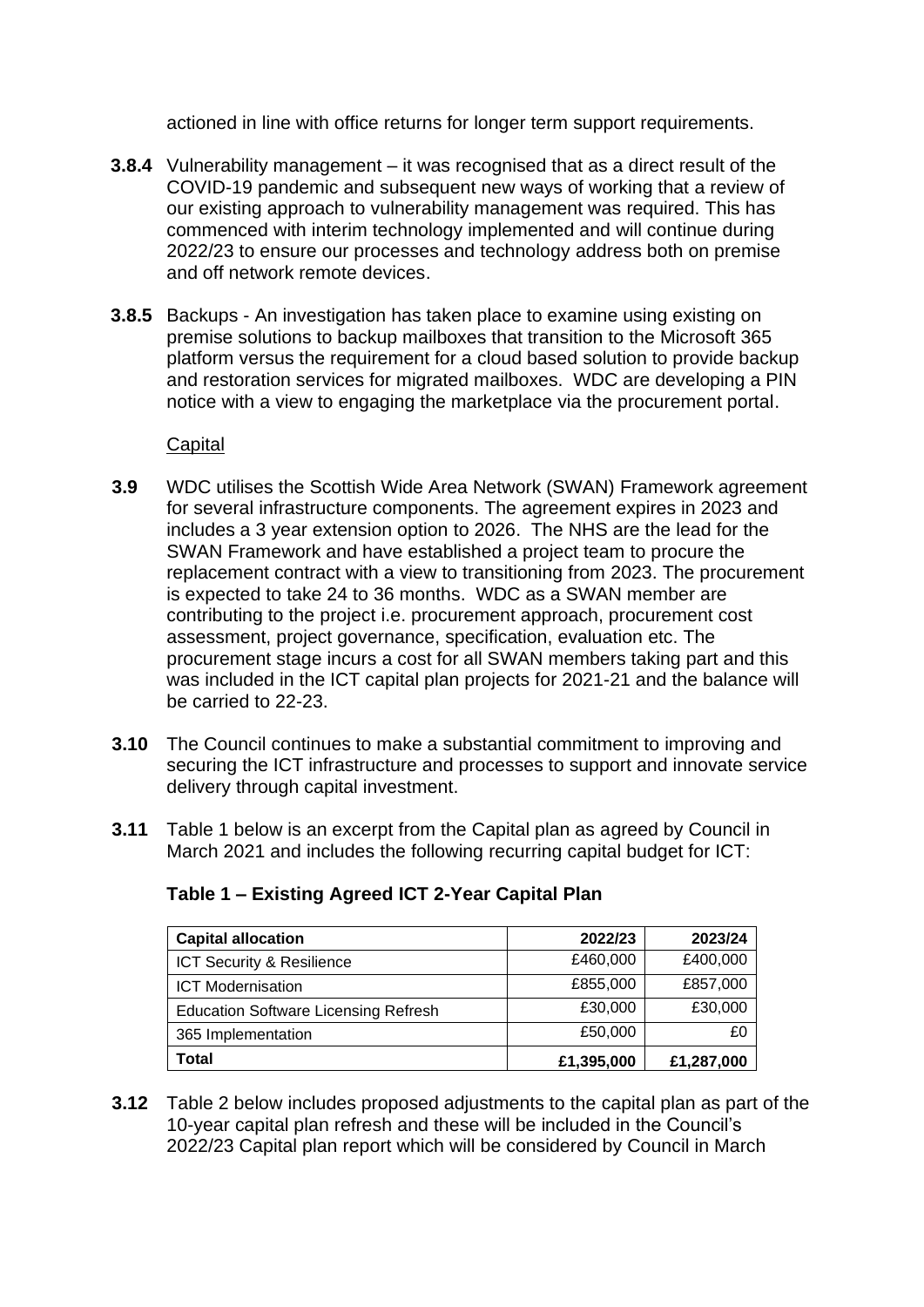2022. In addition, the proposal is to incorporate the Education Software Licensing Refresh into Security / Resilience budget. The re-profiled budgets are as outlined in Table 2 below.

## **Table 2 – Proposed Re-profiled capital**

| <b>Capital allocation</b>                                                 | 2022/23    | 2023/24    |
|---------------------------------------------------------------------------|------------|------------|
| ICT Security & DR, Resilience inc Education Software Licensing<br>Refresh | £490,000   | £790,000   |
| <b>ICT Modernisation</b>                                                  | £1,025,000 | £1,147,000 |
| 365 Implementation                                                        | £150,000   | £100,000   |
|                                                                           | £1,665,000 | £2,037,000 |

- **3.13** The scope for each project will include some spend flexibility, allowing for spend on smaller value works and the appropriate procurement route will be selected. Where possible and where opportunities arise, officers aim to secure match funding from external sources. The investment projects for P&T capital spend are detailed in table 3 below. P&T will liaise with CPU to ensure the correct procurement route is utilised for each spend project.
- **3.14** Some of the ICT capital spend may have a revenue implication and this will be managed through future revenue planning and based on the actual spend.

# **Table 3 – Proposed Projects ICT Capital Spend 2022-23**

| <b>Description</b>               |                                                                                                                                                              | <b>Capital (Est)</b> |
|----------------------------------|--------------------------------------------------------------------------------------------------------------------------------------------------------------|----------------------|
| ICT Security & DR, Resilience    |                                                                                                                                                              | £490,000             |
| 1.                               | Server replacements                                                                                                                                          | £170,000             |
| 2.                               | Data Domain storage replacement                                                                                                                              | £150,000             |
| 3.                               | Security compliance linked to issues identified during annual network<br>penetration testing                                                                 | £50,000              |
| 4.                               | Security Resourcing - Security partner - multi-year consultancy services to<br>ensure specialist skills available when required e.g. forensic investigations | £30,000 pa           |
| 5.                               | Internal ICT resource recharges                                                                                                                              | £60,000              |
| 6.                               | <b>Education Software Application Refresh</b>                                                                                                                | £30,000              |
| <b>ICT Mod / Infrastructure</b>  |                                                                                                                                                              | £855,000             |
| 1.                               | Device replacement (Chromebooks, PCs, mobile phones, laptops)                                                                                                | £747,000             |
| 2.                               | ICT Modernisation of HSCP systems & Infrastructure                                                                                                           | £155,000             |
| 3.                               | Resources to Support a range of Corporate projects                                                                                                           | £123,000             |
| <b>Office 365 Implementation</b> |                                                                                                                                                              | £150,000             |
| 1.                               | Resourcing                                                                                                                                                   | £60,000              |
| 2.                               | Securing OneDrive & Sharepoint                                                                                                                               | £90,000              |
| Total                            |                                                                                                                                                              | £1,665,000           |

**4. Main Issues**

**Procurement**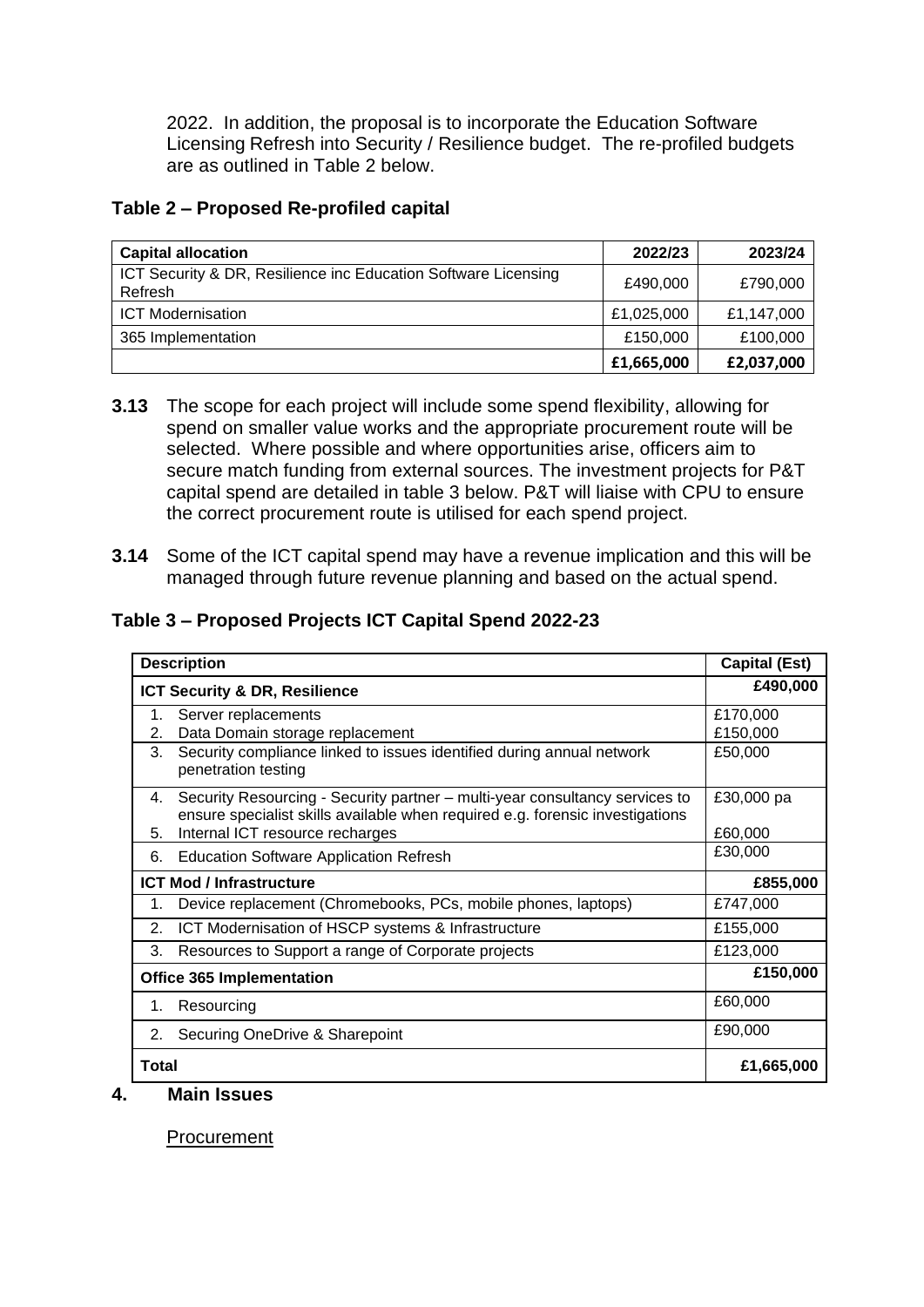- **4.1** Consideration will be given to multi-year contracts, and contracts utilising FA or contracts utilising DPS where recurring capital / revenue has been approved and where this would deliver efficiencies. Where recurring revenue is approved on a yearly basis, consideration will be given to multi-year contracts, and contracts utilising FA or contracts utilising DPS in so far as they can terminated should the revenue budget not be continued. The authority sought in Paragraph 2.1, includes the option to enter into such multi-year contracts beyond the second year for those items listed in Section 3 and the appendix to this report.
- **4.2** The contract strategies for each of the revenue and capital projects will continue to be developed on a project by project basis and will include consideration of market testing existing collaborative FA or collaborative DPS, running mini competitions, direct awards as well as full tender processes.
- **4.3** In the event that the proposed re-profiled ICT Capital plan outlined in Table 2 is not approved in full by Council in March 2022, the People and Technology spend plan will be adjusted to align with the approval given.
- **4.4** The tendering and contracting process will continue to identify potential future revenue implications for new contracts. Where required these will be included as savings/burdens in future ICT revenue budget estimates taking into account current revenue spend to off-set the financial impact.

### Increased Demand for Technology to Improve Service Delivery

- **4.5** There continues to be a significant increase in the demand and utilisation of technology and the increased financial resources included in section 3 of this report relate to items such as:
	- licenses:
	- mobility;
	- security where emerging threats and changes in the security landscape may require additional investment;
	- system design improvements where increased remote access and new ways of working may require additional infrastructure investment;
	- system resilience where ongoing discussions with services to review their business continuity and resilience requirements may result in increased demand in this area; and
	- device replacement e.g. as schools aim for a 1:1 device per pupil ratio as well as more services moving to digital service delivery.
- **4.6** To date there has been no increase in the ICT employee resourcing levels to meet the support demands. In the past a small number of short-term temporary appointments have been used for specific project-related tasks however the ratio of devices per Support Analyst will continue to be closely monitored to ensure sustainability of current and expected service levels.
- **4.7** The Council has an ambitious Digital Strategy and has established close links with, and has increased its contribution to supporting, the National Digital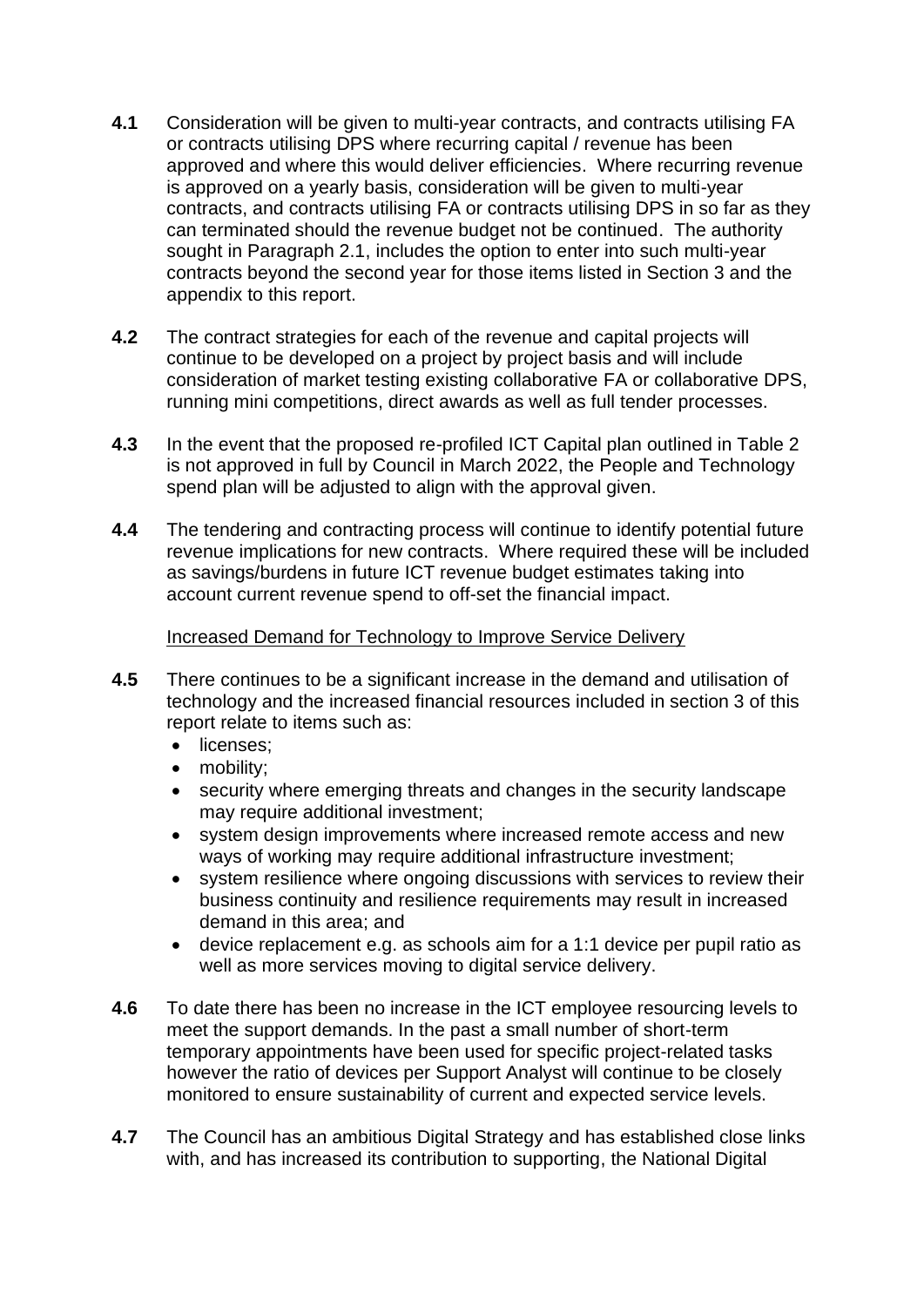Office. The continued investment in technology highlighted in this report will help deliver the strategy and more digitally enabled services to our citizens and workforce.

- **4.8** The Council continues its involvement in Scottish Government's Civtech process and assisting on an asset tracking solution by contributing resources to product testing and supporting the project governance.
- **4.9** ICT licensing is increasingly being offered as cloud/hosted only licensing model and this change of delivery mechanism by our suppliers is likely to drive a change to the current funding profile for ICT goods and services where expenditure is likely to transition away from a mixture of capital and revenue budgets to a need for a revenue only budget. ICT will continue to work with colleagues in Finance to monitor this transition and to provide as much advance notice as possible to Finance where significant budgeted spend is likely to shift from Capital to Revenue.
- **4.10** Alongside a potential change in licencing model, new technical design solutions may be required to facilitate increased remote access and new ways of working as solutions migrate to be cloud hosted. For example;
	- as mailboxes migrate to cloud based provision then a cloud based backup or hybrid backup solution may be required; and
	- to facilitate fluid hybrid remote and on premise working, changes to the remote access solution design (Netscaler) may be required.

## **5. People Implications**

- **5.1** Existing FA or DPS will be used where they have proven to demonstrate best value and where practical.
- **5.2** The ICT team has an established review and service/improvement process to ensure resources are allocated to the highest priority work.
- **5.3** Some of the identified projects are expected to include design, implementation, skills transfer and project consultancy services, as specialist knowledge is required when introducing new technologies for example forensic security analysis, the introduction of 365 and sharing locations with NHS. It is expected that ICT employees will gain knowledge and skills during these projects to ensure they can deliver the on-going operational services.

### **6. Financial and Procurement Implications**

- **6.1** Revenue budget currently exists for all licenses and maintenance spend identified in the Appendix. This along with an inflationary increase is included within the draft revenue budget for 2022-23 (subject to Council approval in March 2022).
- **6.2** The ICT and CPU teams work with services when introducing new IT systems so that technology, procurement and security issues can be identified during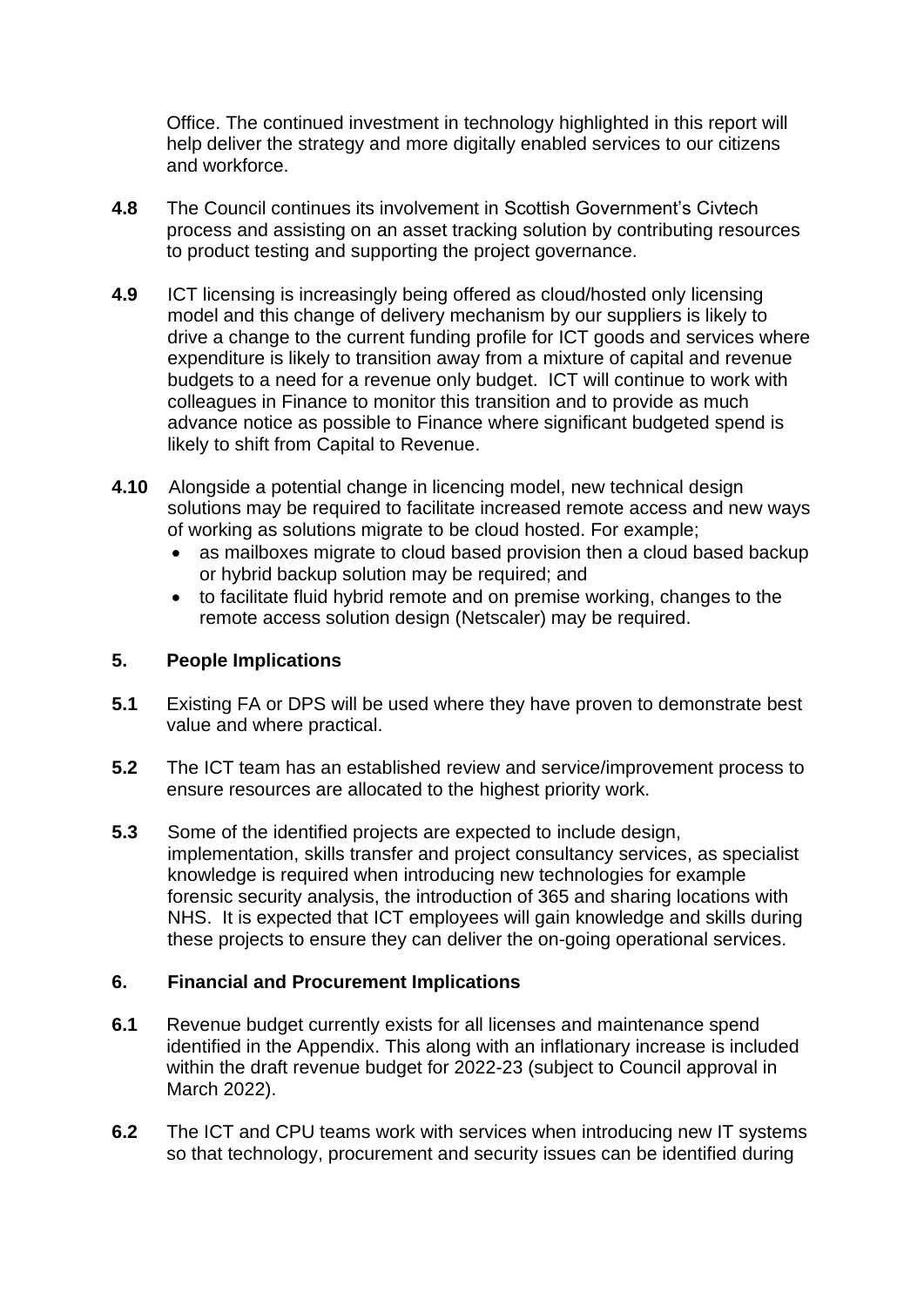the procurement and evaluation stages and prior to contract signing. This early engagement approach also helps identify potential savings and spend opportunities so that these can be included in future budget processes.

- **6.3** The cost estimates for capital spend are based on high level research and may vary but will remain within the capital plan due for approval by Council in March 2022 as outlined in Table 2. The projects specified in Table 3 can be scaled up or down.
- **6.4** All procurement activity carried out by the Council for spend valued from £50,000 is subject to contract strategy. The contract strategy shall include but not be limited to; options appraisals, contract scope, service forward plan, market condition, procurement model and routes – including existing delivery vehicles, roles and responsibilities, risks, issues and opportunities and ongoing contract management. Some of the options considered include for example:
- **6.4.1** Do nothing for many IT components this option is not viable because of the security implications. For example, non-replacement of end of life devices would result in unsupported equipment which would then put Council at risk of virus and malware attacks. However based on risk assessment of the issue, a decision may be taken to 'do nothing' for a period of time.
- **6.4.2** Where a purchase is required, options as to type of equipment or license will be reviewed, e.g. most suitable device for a primary school versus high school versus corporate user. In the case of licenses, options such as, perpetual versus subscription licensing will be considered and is often dependant on the product and supplier. Multi year, single year, full year or part year license and support is also considered and whether there is an option to decommission part of a system.
- **6.4.3** ICT licensing is increasingly being offered as cloud/hosted only licensing model and this change of delivery mechanism by our suppliers is likely to drive a change to the current funding profile for ICT goods and services where expenditure is likely to transition away from a mixture of capital and revenue budgets to a need for a revenue only budget. ICT will continue to work with colleagues in Finance to monitor this transition and to provide as much advance notice as possible to Finance where significant budgeted spend is likely to shift from Capital to Revenue.

### **7. Risk Analysis**

**7.1** There is a risk that the capital project actual costs may exceed the capital project estimates as detailed in Table 3. This risk will be mitigated by a range of contract strategy options being explored as well as building scalability into the tender for example reducing the number of devices being replaced or specification of the device. Ongoing regular Budgetary Control Reporting (BCR) will provide information on any significant adverse variance in cost and mitigating actions available.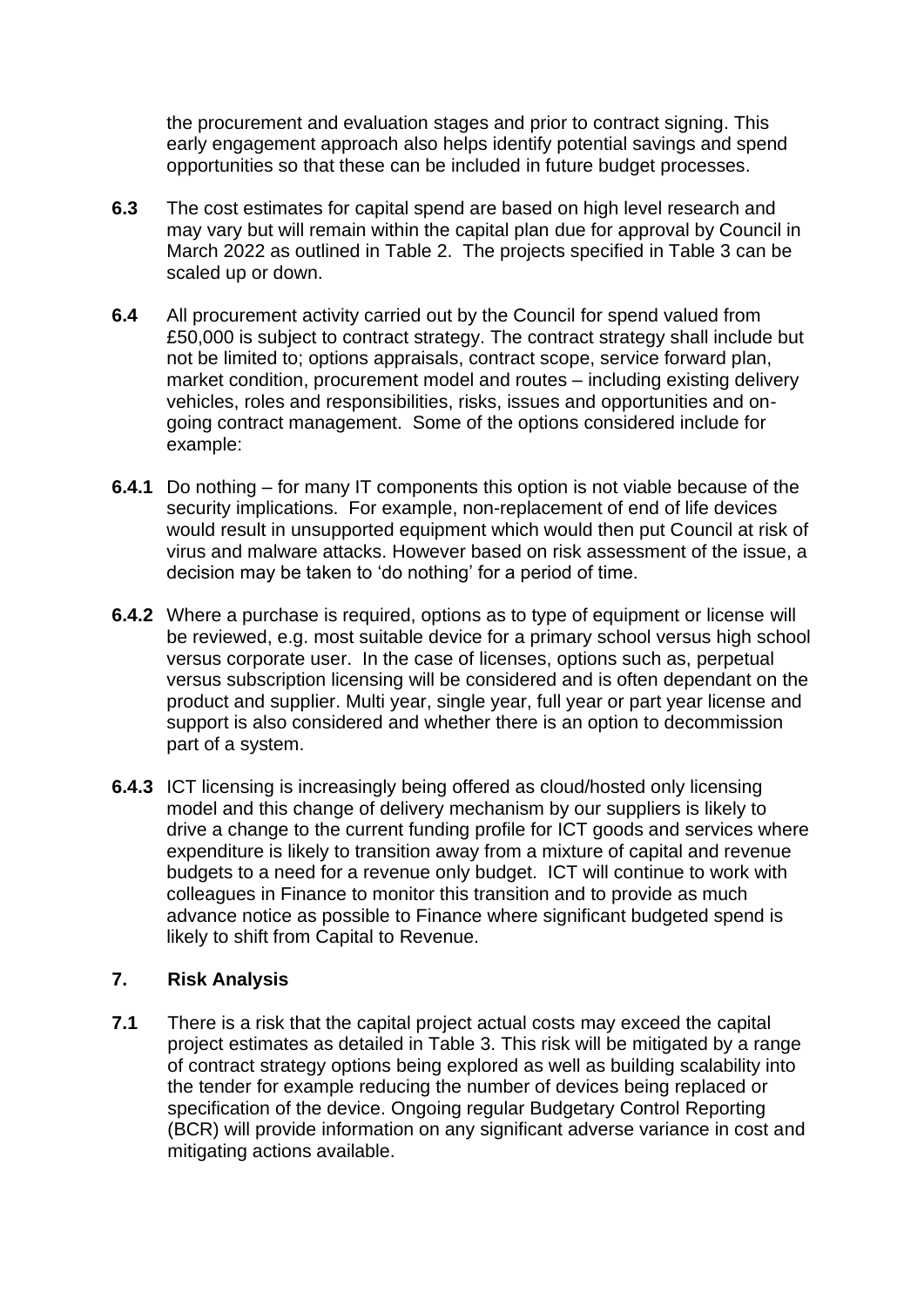**7.2** There is a risk that due to external factors such as the global semi-conductor shortage and associated supply chain issues that ICT equipment prices continue to increase in the short to medium term. This may also have an impact on any projected project delivery dates.

## **8. Equalities Impact Assessment (EIA)**

- **8.1** A screening has been carried out and there is no impact on any particular group for majority of the technology spend plans.
- **8.2** The annual device replacement project will continue to include delivery of specialist IT equipment/adaptations for employees and pupils with additional needs as required. This will also apply where public access devices are being replaced. The procurement process will be carried out in line with the Council's procurement and equality guidance, and implementation planning will consider equality issues.

### **9. Environmental Sustainability**

**9.1** Contract strategies for individual projects will consider a range of sustainability issues including the environmental implications of ICT equipment and services. Decisions on equipment specifications will take account of the need to minimise energy consumption, reduce CO2 emissions and minimise waste at the end of the life cycle.

## **10. Consultation**

**10.1** Legal, CPU, Education and the Section 95 Officer have been consulted on the content of this paper. It was not necessary to consult with our Trades Union colleagues on this report. However, the Council's digital strategy and activity is regularly discussed with the Convenors group.

### **11. Strategic Assessment**

- **11.1** High quality IT equipment and services contribute to the Council's strategic priority of delivering fit for purpose estate and facilities and delivers a positive response to employee feedback in the annual ICT Customer Satisfaction Survey.
- **11.2** The planned capital spend on improved security, resilience and mobility ensure that a fit for purpose ICT environment supports all of the Council service areas to deliver on their strategic objectives.
- **11.3** The ICT contracts will contribute to delivery of the Council's strategic priorities through the development of robust contract strategies which will explore the inclusion of possible community benefits which improve economic growth and employability. Further opportunities to maximise the positive social, economic